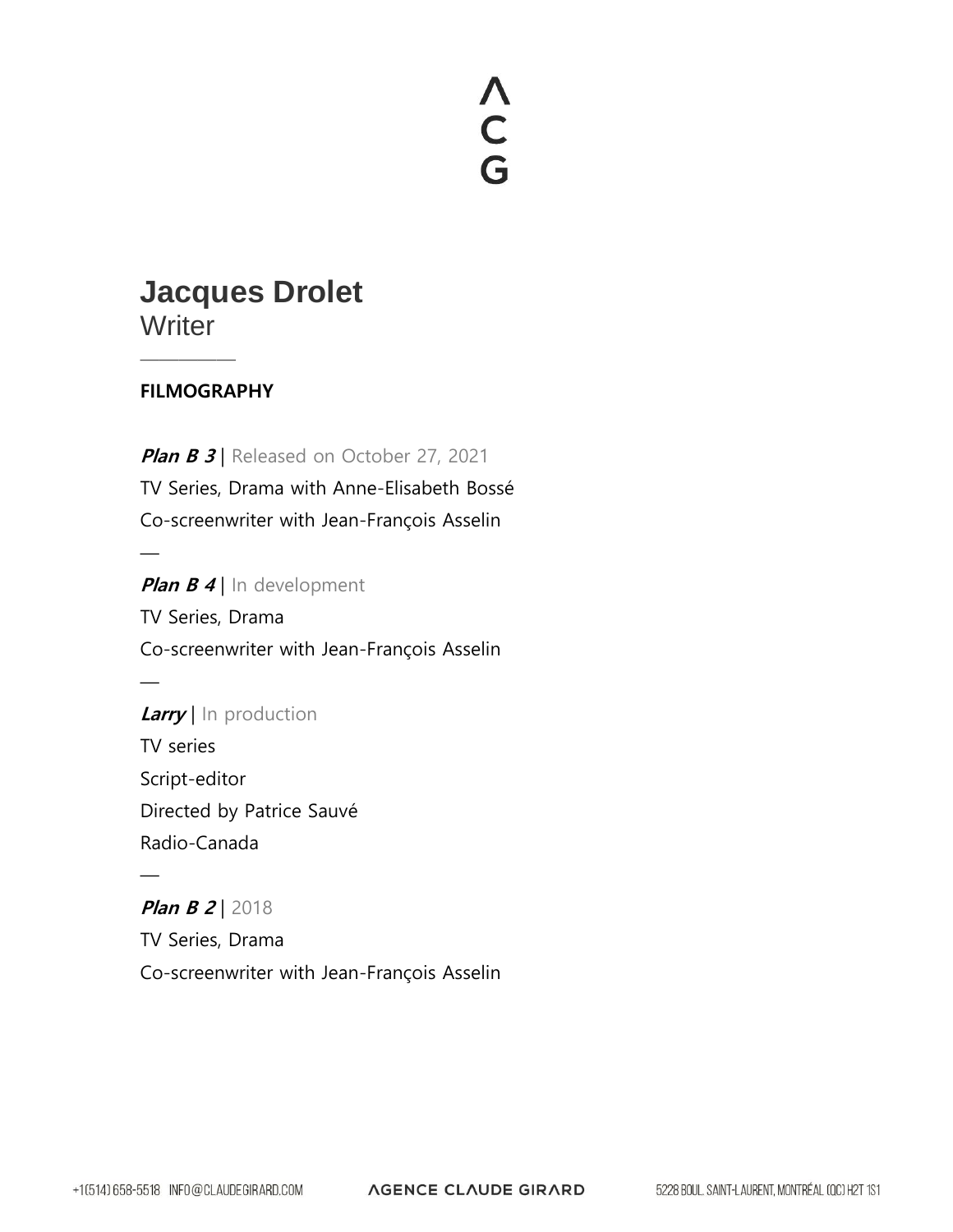#### **AWARDS**

34th Gémeaux Awards: Best dramatic series | Best screenplay: dramatic series Jean-François Asselin, Jacques Drolet - Plan B 2 « Épisode 6 - Maman », 2019 | Best leading actress: Sophie Lorain, 2019 Zapettes d'or: 4 nominations

**Plan B** | 2017 (Format sold worldwide)

TV Series, Drama

Co-screenwriter with Jean-François Asselin

KOTV | Série +

#### **AWARDS**

—

33<sup>rd</sup> Gémeaux Awards: Best dramatic series | Best actress in a first role:

dramatic series Magalie Lépine-Blondeau - « Épisode 6 » | and 4 nominations

#### **FESTIVALS**

 $\frac{1}{\sqrt{2}}$ 

Festival de la Fiction TV de La Rochelle, catégorie Fictions francophones étrangères – France, 2019

#### **Nous sommes les autres** | 2017

Feature film Co-Screenwriter with Jean-François Asselin Item 7 | Christal Films | Les Films Séville (eOne)

#### **AWARDS**

Canadien Screen Awards 2018 – 4 Nominations for Achievement in Cinematography Mathieu Laverdière | Achievement in Costume Design Julie T.Bécotte | Achievement in Visual Effects Jonathan Piché Delorme, Fabienne Mouillac, Alain Lachance, Caroline Guagliardo, Alexandre Tremblay, Thibault Deloof, Benoit Gagnon | Best male interpretation in a first role Émile Proulx-Cloutier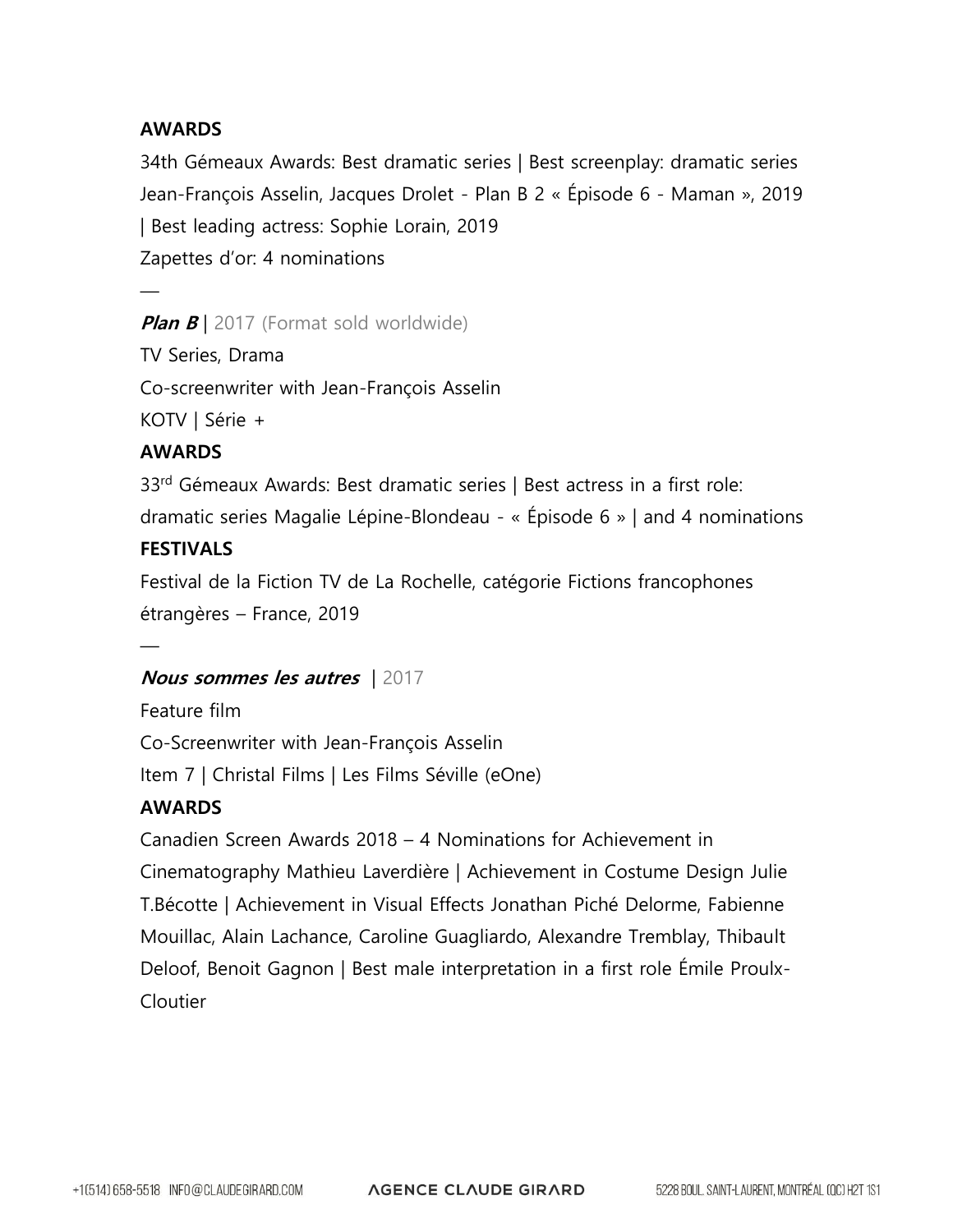### **Toi & Moi** | 2014-2015 Series, Comedy Script editor Writers : Margaret McBreaty et Matt Holland

#### **François en série I & II** | 2005- 2007

TV Series Co-screenwriter with Jean-François Asselin Production: Locomotion and les Productions Casablanca Broadcaster: Série +

#### **AWARDS**

—

—

Gémeaux Awards, Montreal, Canada 2007 – Best Comedy Mipcom 2007, Cannes, France - Best scripted format Ruban d'or 2007 – Pan-Canadian Best Series Gala des Prix Gémeaux 2007 - 7 nominations Gala des Oliviers 2007 - 1 nomination Rome Fiction Festival 2007 – Official Selection Gala des Prix Gémeaux 2006 - 8 nominations

#### **Tango** 1997 -1998

 $\frac{1}{\sqrt{2}}$ 

—

Weekly program on life as a couple Twenty humorous capsules of 2 min each Productions Pixcom Broadcast: Canal Vie

#### **La face cachée des anges** | 1995 Corporate video on water safety 22 min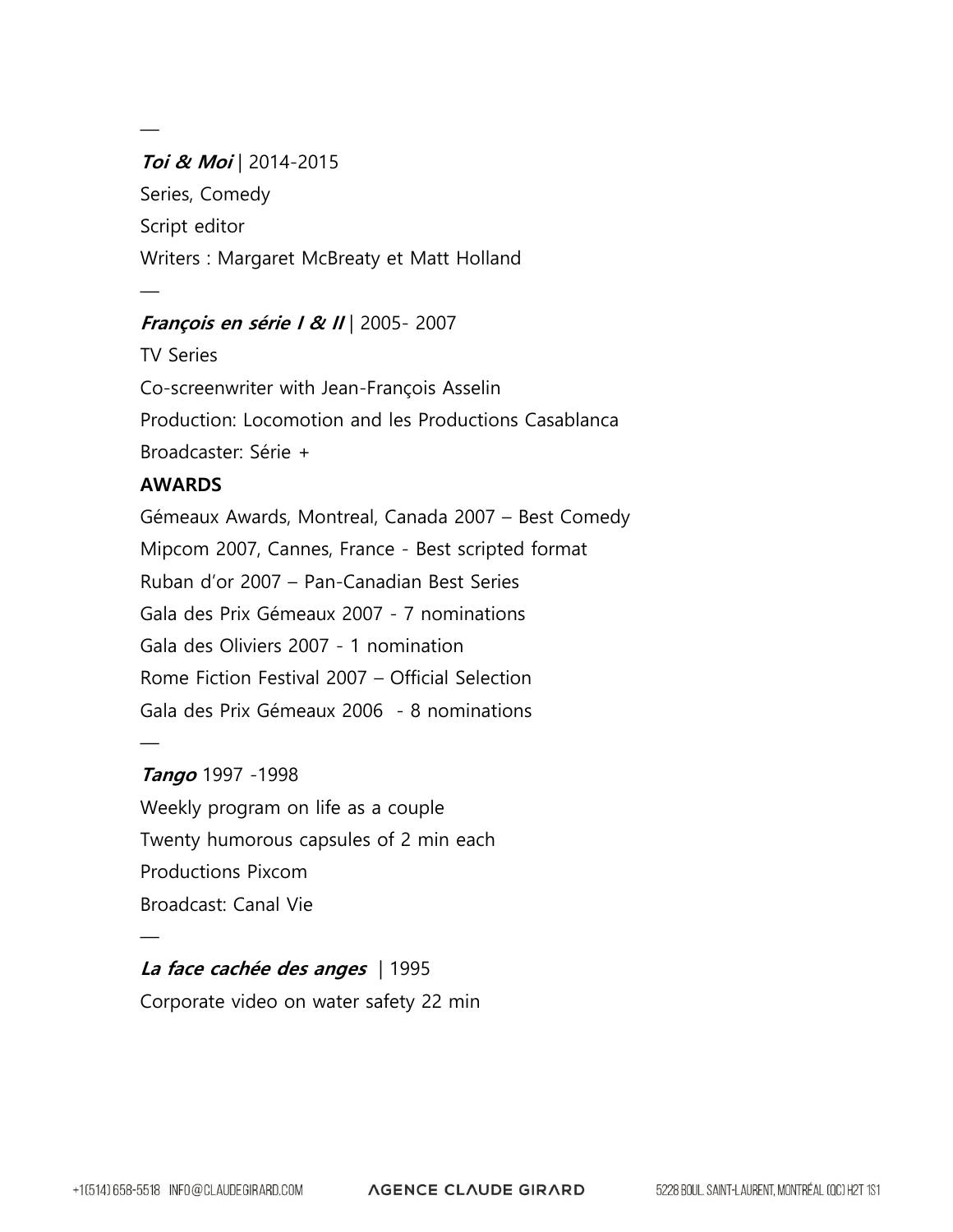Produced by La société de sauvetage and ZAQ Communications

#### **Arobas**

 $\frac{1}{\sqrt{2}}$ 

—

 $\frac{1}{\sqrt{2}}$ 

—

—

Weekly TV show on new communication technologies Screenwriter Broadcast: 3 seasons at TQS

#### **Le bonheur**

TV Program, Public service announcement dedicated to Water Safety Produced by La société de sauvetage and ZAQ Communications

#### **Oxygène** 1993

Outdoor weekly TV Magazine 14 episodes-Produced by "LA Sterne" Broadcast at TVA, TQS, TV5

#### **À nos amours... oui, à nos affaires aussi** | 1985

Co-screenwriter Corporate video on the economic benefits of life as a couple Produced by Théâtre Parminou and the Ministry of Justice of Quebec

#### **La bête à sept têtes** | 1982

Drama about the history of Mauricie, Bois Franc Co-screenwriter Produced by le Théâtre Parminou and Radio-Québec

#### **THEATRE**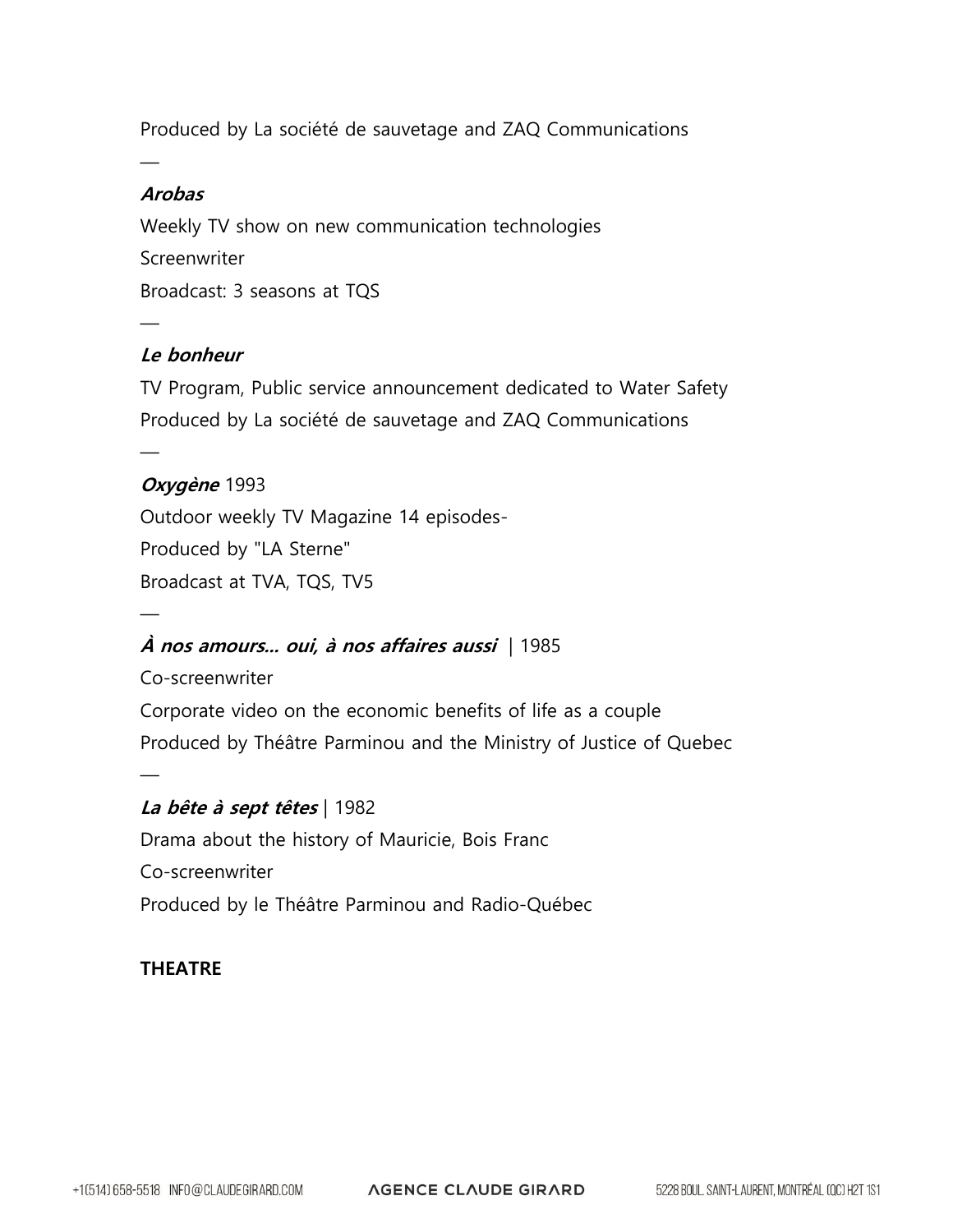18 shows performed nearly 1,000 times on tour in Quebec, Canada and Europe

**Au pied de la lettre** Co-Writer and Composer- 1991 **Mon royaume pour une carotte** Co-Writer and Composer - 1989 **L'égalité brille pour tout le monde** Co-Writer - 1988 **Prend ton temps, ça presse!** Co-Writer 1988 **L'étoffe du pays** Co-Writer and Composer- 1987 **Ça crève les yeux, ça crève le coeur** Co-Writer- 1986 **Toujours trop jeune** Co-Writer - 986 **Il était une fois vers l'Ouest** Co-Writer– 1986 **Dernière France d'Amérique** Co-Writer and Composer - 1982 **Mouvance le cirque de l'impossible Amérique** Co-Writer- 1982 **Portrait-robot** Co-Writer and Composer - 1983 **J'en pneu plus, j'suis crevé** Co-Writer and Composer - 1983 **Plusieurs interventions éclaires** Co-Writer– 1990-1983 **Moi c'est pas pareil…j'travaille** Co-Writer 1982 **Samuel de Champlain** Co-Writer and Composer - 1982 **Ton histoire est une des pas pire** Co-Writer and Composer– 1980-1981 **On s'laisse-tu remplir?** Co-Writer and Composer – 1980-1981 **EDUCATION**

Scripting: UQAM – 2000-2001 Multimedia Scripting: institute Icari (48 hrs) – 2000-2001 Training in acting for the camera with Anna Christie Nicolae (Romanian) 28 houra- 1994 with Anne-Claire Poirier (3 weekends) – 1991 Diploma in Arts at cégep Lionel-Groulx – 1989